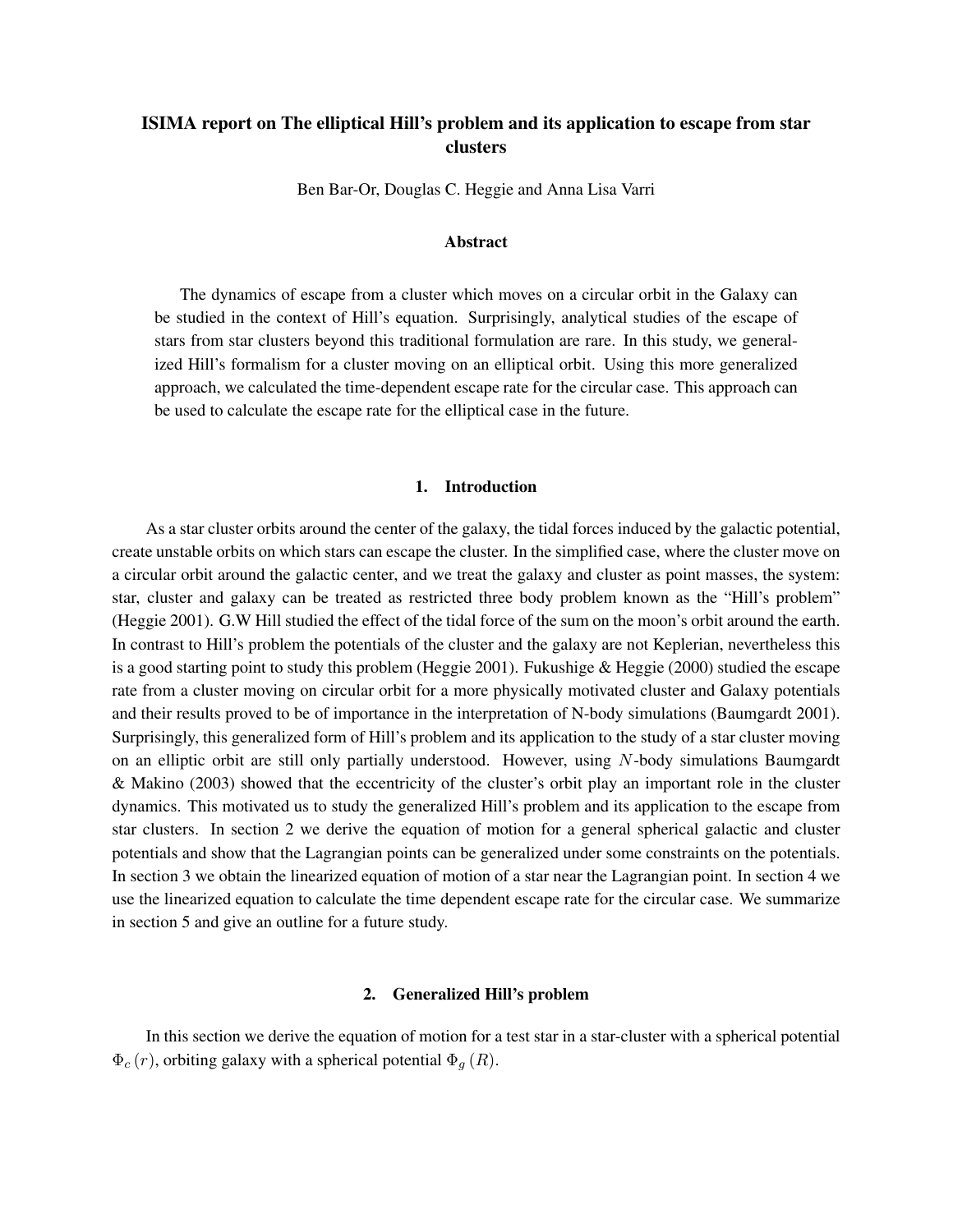Let  $\mathbf{r} = (x, y, z)$  be the coordinates of the test star in a rotating frame centered at the cluster center which is located at the position  $\mathbf{R} = R\hat{\mathbf{R}}$  relative to the galactic center (see Figure 1). The motion of the cluster is given by  $\ddot{\mathbf{R}} = -\nabla_{\mathbf{R}} \Phi_g(R)$  or

$$
\Omega^2 = \dot{\phi}^2 = \frac{\ddot{R}}{R} + \frac{1}{R} \Phi_g'(R)
$$
 (1)

$$
\frac{\partial}{\partial t} \mathbf{L} = R \left( 2 \dot{R} \mathbf{\Omega} + R \dot{\mathbf{\Omega}} \right) = 0 \tag{2}
$$

where  $\Omega = \dot{\phi}$  is the angular velocity and  $\mathbf{L} = R^2 \Omega = R^2 \Omega \hat{\mathbf{z}}$  is the angular momentum.

The motion of the test star is given by

$$
\frac{d\left(\mathbf{R} + \mathbf{r}\right)}{dt} = \mathbf{\Omega} \times \left(\mathbf{R} + \mathbf{r}\right) + \dot{\mathbf{R}} + \dot{\mathbf{r}} \tag{3}
$$

where  $\dot{\mathbf{X}}$  represents time derivative of the vector  $\mathbf{X}$  in the rotating frame, that is  $\dot{\mathbf{R}} = \dot{R}\hat{\mathbf{R}}$  and  $\dot{\mathbf{r}} = \dot{x}\hat{x} + \dot{y}\hat{y}$  $\dot{y}\hat{\mathbf{y}} + \dot{z}\hat{\mathbf{z}}$ .

The Lagrangian is given by

$$
\mathcal{L} = \frac{1}{2} \left| \mathbf{\Omega} \times (\mathbf{r} + \mathbf{R}) + \dot{\mathbf{r}} + \dot{\mathbf{R}} \right|^2 - \Phi_g (|\mathbf{R} + \mathbf{r}|) - \Phi_c (\mathbf{r}), \tag{4}
$$

where the momentum is

$$
\mathbf{p} = \nabla_{\dot{\mathbf{r}}} \mathcal{L} = \mathbf{\Omega} \times (\mathbf{r} + \mathbf{R}) + \dot{\mathbf{r}} + \dot{\mathbf{R}},
$$
\n(5)

and the Hamiltonian reads

$$
\mathcal{H} = \frac{1}{2}p^2 - \left(\mathbf{\Omega} \times (\mathbf{r} + \mathbf{R}) + \dot{\mathbf{R}}\right) \cdot \mathbf{p} + \Phi_g\left(|\mathbf{R} + \mathbf{r}|\right) + \Phi_c\left(r\right). \tag{6}
$$

Assuming  $r \ll R$  we can expand the galactic potential around R.

$$
\Phi_g\left(|\mathbf{R}+\mathbf{r}|\right) = \Phi_g\left(R\right) + \frac{\Phi'_g\left(R\right)}{R} \left(\frac{r^2}{2} + Rx\right) + \frac{1}{2} \left(\Phi''_g\left(R\right) - \frac{\Phi'_g\left(R\right)}{R}\right) x^2 \tag{7}
$$

#### 2.1. Equation of motion

The equation of motion can be read directly from the Hamiltonian

$$
\dot{\mathbf{p}} = -\nabla_{\mathbf{r}} \mathcal{H} = \mathbf{p} \times \mathbf{\Omega} - \Phi'_{g} \left( |\mathbf{R} + \mathbf{r}| \right) \frac{\mathbf{R} + \mathbf{r}}{|\mathbf{R} + \mathbf{r}|} - \Phi'_{c}(r) \frac{\mathbf{r}}{r}
$$
(8)

and

$$
\ddot{\mathbf{r}} = -2\mathbf{\Omega} \times \dot{\mathbf{r}} + 2\frac{\dot{R}}{R}\mathbf{\Omega} \times \mathbf{r} - \nabla_{\mathbf{r}}\Phi_{eff}
$$
(9)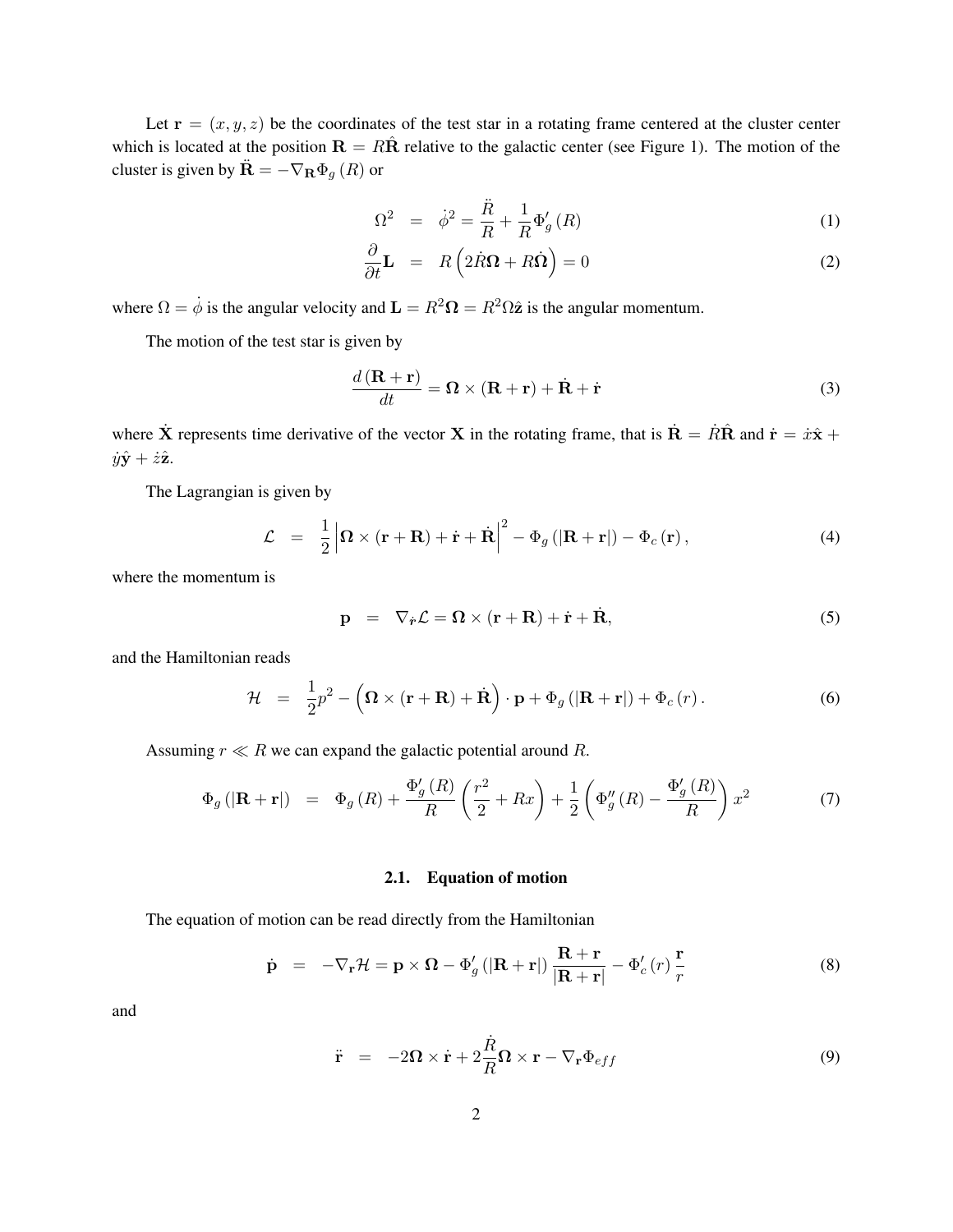where the effective potential is given by

$$
\Phi_{eff}(\mathbf{r}) = -\frac{1}{2}\Omega^2 r^2 + \frac{1}{2}\Omega^2 z^2 - \Phi'_g(R)x + \Phi_g(|\mathbf{R} + \mathbf{r}|) + \Phi_c(r) - \Phi_g(R)
$$
\n
$$
= \frac{1}{2}\Omega^2 z^2 + \Phi_c(r) - \frac{1}{2}\frac{\ddot{R}}{R}(r^2 - x^2) + \frac{1}{2}(\kappa^2 - 4\Omega^2)x^2
$$
\n(10)

and we defined

$$
\kappa^2 = \Phi_g''(R) + 3\Omega^2,\tag{11}
$$

and used the equations of motion of the cluster (equations (1) and (2)). Note that  $\kappa$  is not the epicyclic frequency at radius R, as the value of  $\Omega$  is not the angular velocity of a circular orbit of radius R.

Therefore, the equations of motions are

$$
\ddot{x} = -2\frac{\dot{R}}{R}\Omega y - \left(\kappa^2 - 4\Omega^2\right)x + 2\Omega \dot{y} - \Phi_c'(r)\frac{x}{r}
$$
\n(12)

$$
\ddot{y} = 2\frac{\dot{R}}{R}\Omega x - 2\Omega \dot{x} + \frac{\ddot{R}}{R}y - \Phi_c'(r)\frac{y}{r}
$$
\n(13)

$$
\ddot{z} = -\Omega^2 z + \frac{\ddot{R}}{R} z - \Phi_c'(r) \frac{z}{r}
$$
\n(14)

#### 2.2. Zero-Velocity Surfaces

In the circular case the energy is given by

$$
E = \mathcal{H} = \frac{1}{2}\dot{r}^2 + \Phi_{eff}(\mathbf{r}),\tag{15}
$$

is an integral of motion (The Jacobi integral). Therefore, the stars are confined to the phase-space volume enclosed within the zero velocity surface  $E = \Phi_{eff}(\mathbf{r})$ , known as the "Hill's curve" in two-dimensional problem (see Figure 2). The Lagrange points are the two equilibrium points given by  $\mathbf{r}(t) = (\pm r_L, 0, 0)$ where  $r<sub>L</sub>$  is constant in time.

In the elliptical case  $E$  is not an integral of motion. However, in some cases we can generalized the Lagrange points by an orbit of the form  $r_L (t) = (\pm r_L (t), 0, 0)$ . For such an orbit, using the equations of motions, we have

$$
\ddot{x} = -(\kappa^2 - 4\Omega^2) x - \Phi_c'(|x|) \frac{x}{|x|},
$$
\n(16)

$$
\ddot{y} = \frac{2\Omega}{R} \left( \dot{R}x - R\dot{x} \right) = 0. \tag{17}
$$

From equation (17) we obtain  $r_L = \alpha R$  where  $\alpha$  is constant in time, and thus using equation (16) we have  $\ddot{r}_L = r_L \ddot{R}/R = \alpha \ddot{R}$ , where  $\alpha$  is the solution of

$$
\Phi'_{c}(\alpha R) = -\alpha \ddot{R} - (\kappa^2 - 4\Omega^2)\alpha R = \alpha \Phi'_{g}(R) - \alpha R \Phi''_{g}(R). \qquad (18)
$$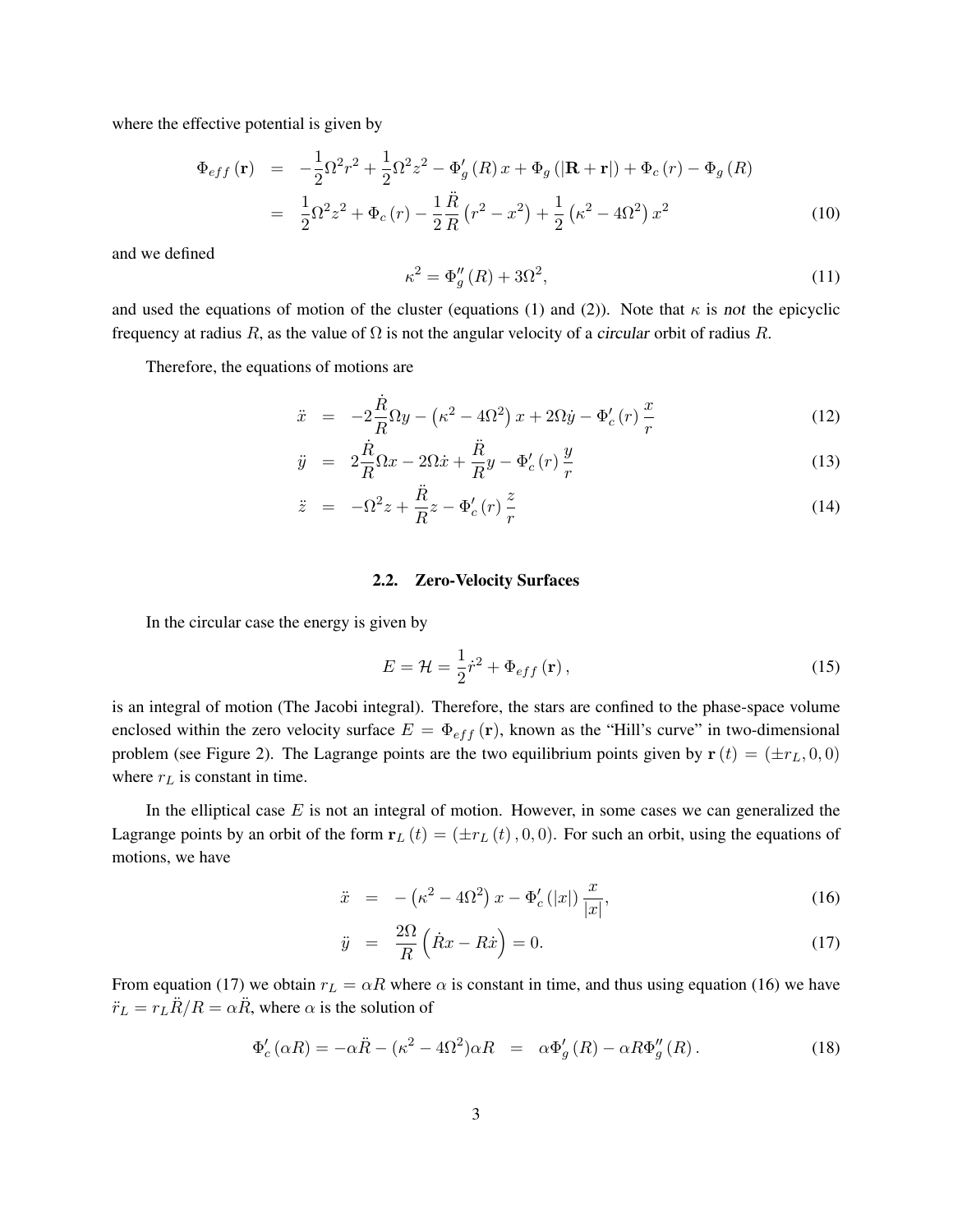

Fig. 1.— A star in a cluster rotating around the galactic center in an elliptical orbit



Fig. 2.— Hill's curves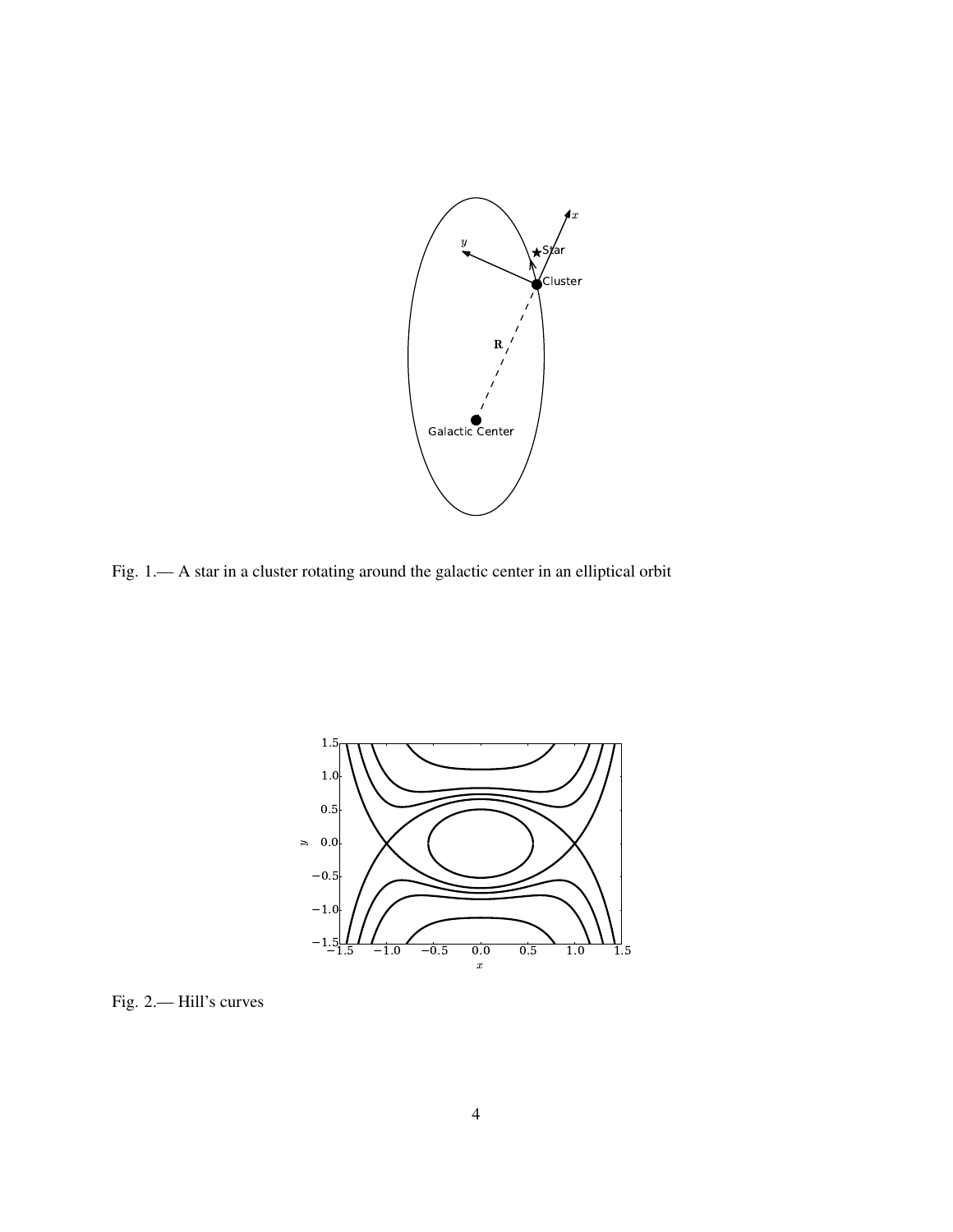If such a solution exists

$$
r_L = -\Phi_c'(r_L) / \left(\kappa^2 - 4\Omega^2 + \ddot{R}/R\right),\tag{19}
$$

and the critical energy is given by

$$
E_c = \frac{1}{2}\dot{r}_L^2 + \Phi_{eff}(\mathbf{r}_L) = \Phi_c(r_L) - \frac{1}{2}\Phi_c'(r_L)r_L + \frac{1}{2}\dot{r}_L^2 - \frac{1}{2}\frac{\ddot{R}}{R}r_L^2
$$
  

$$
= \frac{3}{2}\Phi_c(r_L)\left(1 - \frac{1}{3}\frac{d\log[r\Phi_c(r)]}{d\log r}\bigg|_{r=r_L}\right) + \frac{1}{2}\left(\frac{\dot{R}^2}{R^2} - \frac{\ddot{R}}{R}\right)r_L^2.
$$
(20)

### 2.3. Regularization

We define a regularized position vector  $\tilde{\mathbf{r}} = \mathbf{r}/(\alpha R)$  and replace the time by a phase  $\tau(t) = \int_0^t \Omega dt$ (recall that  $\Omega = \dot{\phi}$ ). Using the notation  $\tilde{\mathbf{r}}' = \frac{\partial \tilde{\mathbf{r}}}{\partial \tau}$  we have

$$
\tilde{\mathbf{r}}' = \frac{1}{\alpha \Omega} \left( \frac{\dot{\mathbf{r}}}{R} - \frac{\mathbf{r}\dot{R}}{R^2} \right).
$$
 (21)

The equations of motion, after some simplification and using the fact that  $L = R^2 \Omega$  is constant, are

$$
\tilde{\mathbf{r}}'' = \frac{1}{\alpha} \frac{1}{\Omega^2} \left( \frac{\ddot{R}}{R} + \kappa^2 \frac{\ddot{\mathbf{r}}}{R} - \frac{\mathbf{r}\ddot{R}}{R^2} \right) = -\nabla_{\tilde{\mathbf{r}}} \tilde{\Phi}_{eff} (\tilde{\mathbf{r}}) - 2\hat{\mathbf{z}} \times \tilde{\mathbf{r}}', \tag{22}
$$

where the effective potential is given by

$$
\tilde{\Phi}_{eff}(\tilde{\mathbf{r}}) = \frac{\Phi_{eff}(\mathbf{r})}{\Omega^2 \alpha^2 R^2} = \frac{1}{2}\tilde{z}^2 + \frac{1}{2}\beta \tilde{x}^2 + \tilde{\Phi}_c(\tilde{r}),
$$
\n(23)

where

$$
\tilde{\Phi}_c(\tilde{r}) = \frac{\Phi_c(\tilde{r}\alpha R)}{\alpha^2 \Omega^2 R^2} = \frac{1}{r_L^2 \Omega^2} \Phi_c(\tilde{r}r_L),\tag{24}
$$

and

$$
\beta(R) = \frac{1}{\Omega^2} \left( \frac{\ddot{R}}{R} + \kappa^2 - 4\Omega^2 \right) = -\Omega^{-2} \Phi_c'(r_L) / r_L,
$$
\n(25)

where we used equation (18).

The regularized "energy" is given by

$$
\tilde{E} = \frac{1}{2}\tilde{\mathbf{r}}'^2 + \tilde{\Phi}_{eff}(\tilde{\mathbf{r}}),
$$
\n(26)

and the Lagrange points are now stationary and are given by  $\tilde{\mathbf{r}} = \pm \hat{\mathbf{x}}$ . The phase dependent critical energy is given by

$$
\tilde{E}_c = \frac{1}{2}\beta + \tilde{\Phi}_c(1) = \frac{3}{2}\Phi_c(1)\left(1 - \frac{1}{3}\frac{d\log\left[\tilde{r}\Phi_c\left(\tilde{r}\right)\right]}{d\log\tilde{r}}\bigg|_{r=r_L}\right). \tag{27}
$$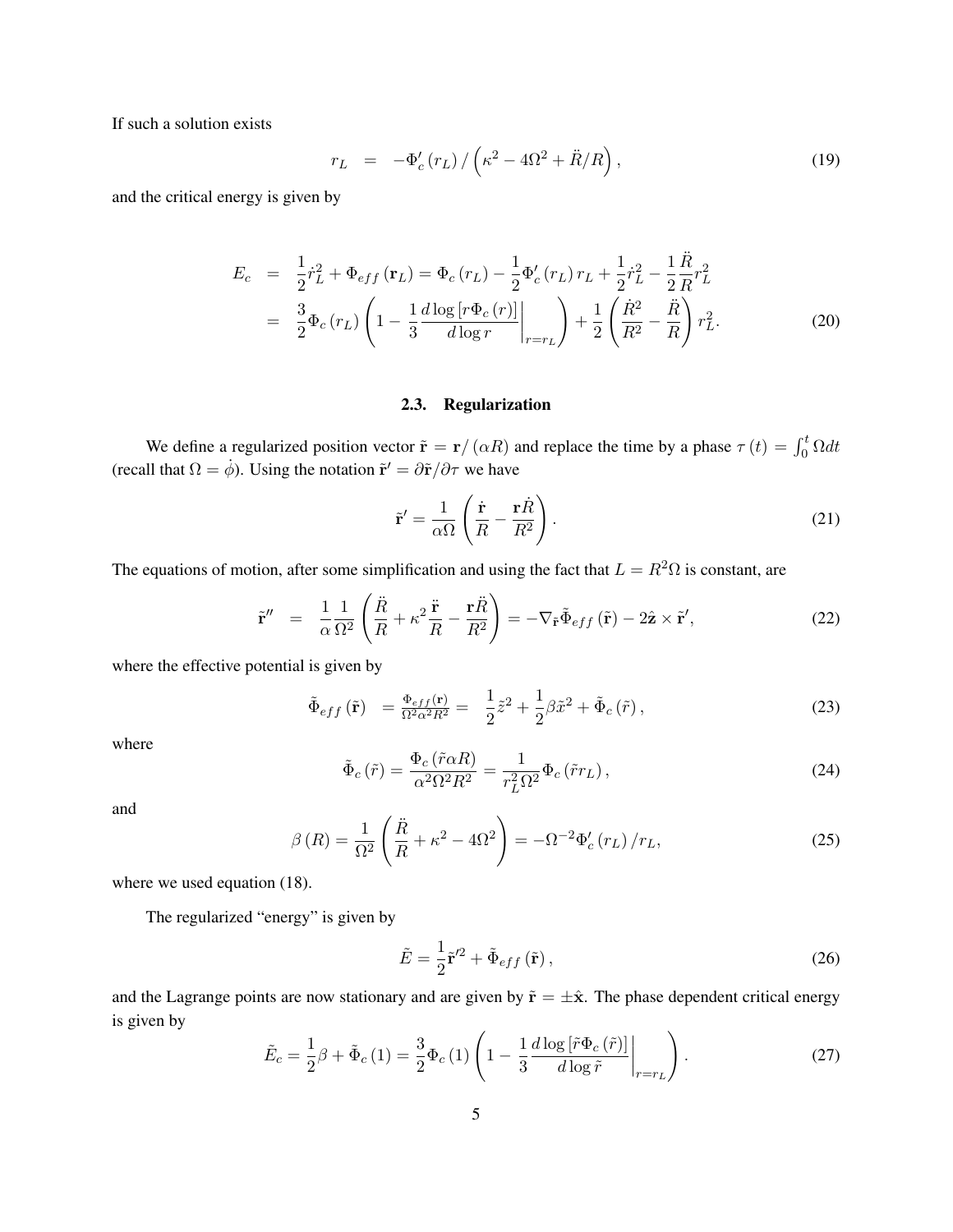The phase dependent Hamiltonian is given by

$$
\tilde{\mathcal{H}} = \frac{1}{2} \tilde{\mathbf{r}}'^2 + \tilde{\Phi}_{eff} (\tilde{\mathbf{r}})
$$
\n
$$
= \frac{1}{2} \tilde{p}^2 - \tilde{\mathbf{p}} \cdot (\hat{\mathbf{z}} \times \tilde{\mathbf{r}}) + \frac{1}{2} \tilde{\mathbf{r}}^2 + \Phi_{eff} (\tilde{\mathbf{r}}),
$$
\n(28)

where the conjugate momentum is given by

$$
\tilde{\mathbf{p}} = \tilde{\mathbf{r}}' + \hat{\mathbf{z}} \times \tilde{\mathbf{r}}.\tag{29}
$$

#### 2.4. Keplerian potential

It is customary to assume that the potential of the cluster is Keplerian  $\Phi_c(r) = -GM_c/r$ . In this case, by equation (18), a generalized Lagrange orbit exist if the potential of galaxy is of the from

$$
\Phi_g(R) = -\frac{1}{3} \frac{GM_c}{\alpha^3 R} + \frac{1}{2} c_1 R^2 + c_2,\tag{30}
$$

where  $c_1$  and  $c_2$  are constants in time.

Assuming the Galactic potential is also Keplerian  $\Phi_g (R) = -GM_g/R$  we have  $\alpha^3 = M_c/(3M_g)$  and

$$
r_L^3 = \frac{1}{3} \frac{M_c}{M_g} R^3.
$$
\n(31)

In this case,

$$
\beta = -\frac{GM_c}{\Omega^2 r_L^3} = -\frac{3GM_g}{\Omega^2 R^3}
$$

and from the equations of Keplerian motion we deduce that  $\beta = -3(1 + e \cos \phi)^{-1}$ , where e is the eccentricity and  $\phi$  is measured from perigalacticon. Thus, the regularized potential is given by

$$
\tilde{\Phi}_{eff} = \frac{1}{2} \left[ \tilde{z}^2 - 3(1 + e \cos \phi)^{-1} \left( \tilde{x}^2 + \frac{2}{\tilde{r}} \right) \right]
$$
\n(32)

and the equations of motion are

$$
\tilde{x}'' = 2\tilde{y}' + 3(1 + e \cos \phi)^{-1} \left(1 - \frac{1}{\tilde{r}^3}\right) \tilde{x},\tag{33}
$$

$$
\tilde{y}'' = -2\tilde{x}' - 3(1 + e \cos \phi)^{-1} \frac{\tilde{y}}{\tilde{r}^3},\tag{34}
$$

$$
\tilde{z}'' = -\tilde{z} - 3(1 + e \cos \phi)^{-1} \frac{\tilde{z}}{\tilde{r}^3}.
$$
\n(35)

#### 3. The linearized Hill's equations

Let consider the two dimensional problem ( $\tilde{z} = 0$ ) assuming that the cluster and the Galactic potentials are Keplerian. By defining  $\tilde{x} = 1 + \xi$ , the potential near the Lagrange point (up to second order) is given by

$$
\tilde{\Phi}_{eff} = \left(1 - \frac{1}{3}\tilde{y}^2 + \xi^2\right)\tilde{E}_c(\phi),\tag{36}
$$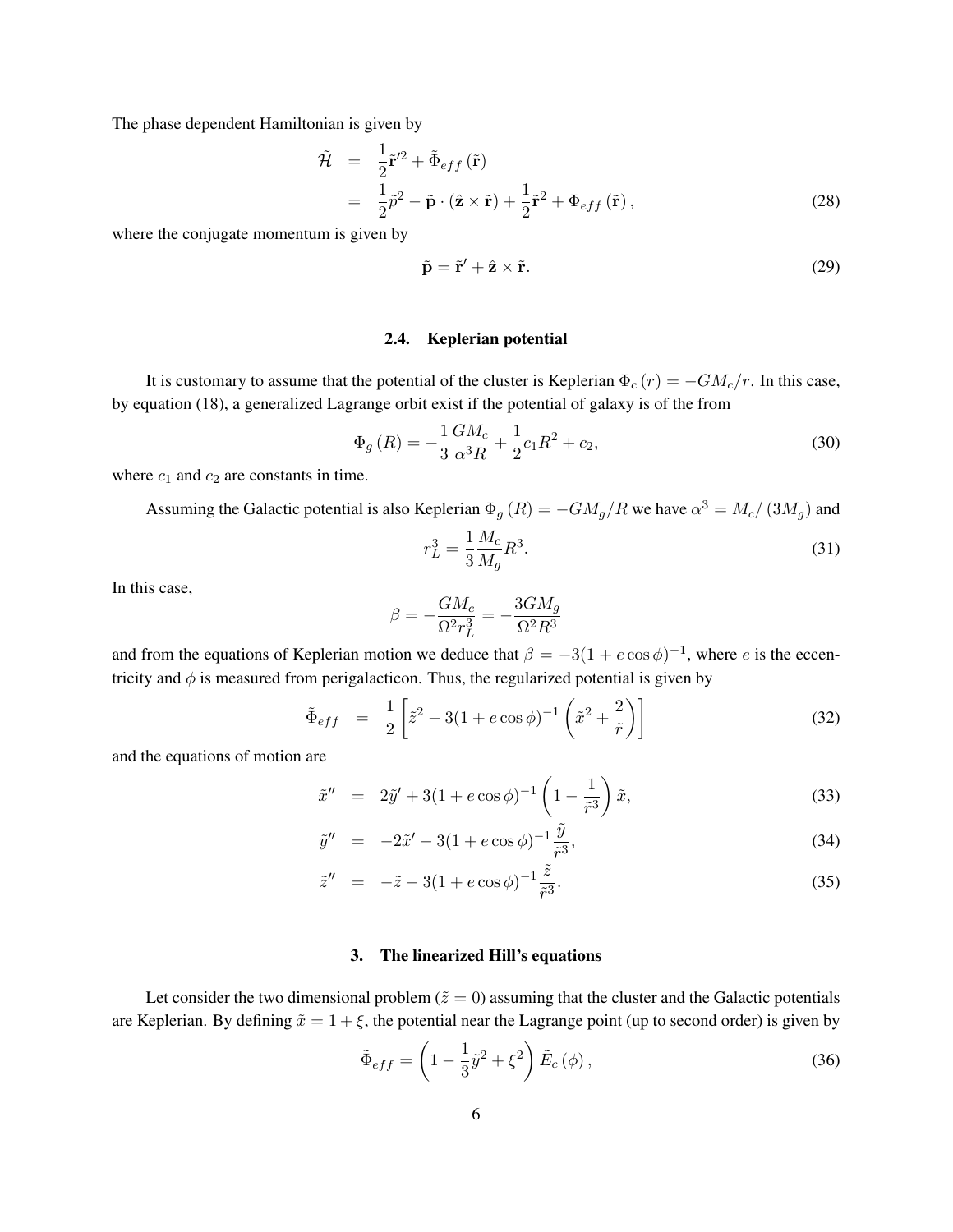where  $\tilde{E}_c(\phi)$  is the phase dependent critical energy

$$
\tilde{E}_c = -\frac{9}{2} \left( 1 + e \cos \phi \right)^{-1},\tag{37}
$$

and the energy of a star is given by

$$
\tilde{E} = \frac{1}{2} \left( \xi'^2 + \tilde{y}'^2 \right) + \tilde{\Phi}_{eff} \tag{38}
$$

## 3.1. Linearized equation for the circular case

In the circular case the linear approximation is given by

$$
\tilde{\phi}_{eff} = \frac{3}{2}\tilde{y}^2 - \frac{9}{2}\xi^2 - \frac{9}{2}
$$
\n(39)

and the energy is given by

$$
\tilde{E} = \frac{1}{2}\tilde{r}'^2 - \frac{9}{2}\left(1 - \frac{1}{3}\tilde{y}^2 + \xi^2\right).
$$
\n(40)

The linear equation of motion are

$$
\xi'' = 9\xi + 2y',\tag{41}
$$

$$
y'' = -3\xi - 2\xi'. \tag{42}
$$

Let  $\mathbf{v} = (\xi, \tilde{y}, \xi', \tilde{y}')$ , the equation of motion are given by

$$
\mathbf{v}' = A\mathbf{v},\tag{43}
$$

where

$$
A = \begin{pmatrix} 0 & 0 & 1 & 0 \\ 0 & 0 & 0 & 1 \\ 9 & 0 & 0 & 2 \\ 0 & -3 & -2 & 0 \end{pmatrix}.
$$
 (44)

Let Q be a matrix such that  $D = Q^{-1}AQ$  is diagonal. Then

$$
Q^{-1}\mathbf{v}' = DQ^{-1}\mathbf{v} \tag{45}
$$

and

$$
\mathbf{v}\left(t\right) = Qe^{D\tau}Q^{-1}\mathbf{v}_0. \tag{46}
$$

The real eigenvalues of A are

$$
\lambda_{1,2} = \pm \sqrt{1 + 2\sqrt{7}},\tag{47}
$$

and the imaginary are

$$
\lambda_{3,4} = \pm i \sqrt{2\sqrt{7} - 1}.
$$
\n(48)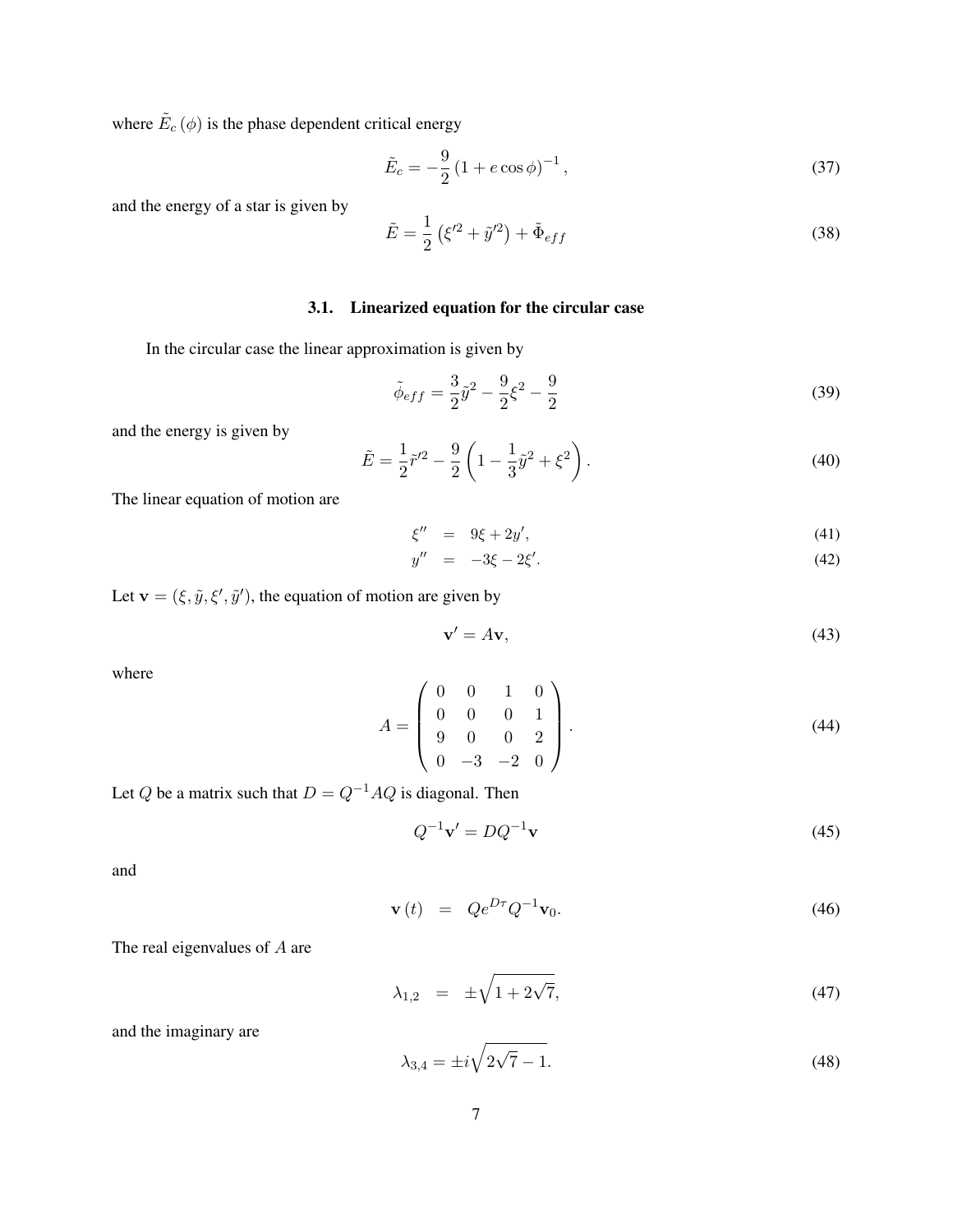#### 3.2. Linearized equation for the elliptical case

Given the vector  $\mathbf{v} = (\xi, \tilde{y}, \xi', \tilde{y}')$  the equation of motion are given by

$$
\mathbf{v}' = A\mathbf{v} \tag{49}
$$

where

$$
A = \begin{pmatrix} 0 & 0 & 1 & 0 \\ 0 & 0 & 0 & 1 \\ \frac{9}{(1 + e \cos(\phi_0 + \tau))} & 0 & 0 & 2 \\ 0 & -\frac{3}{(1 + e \cos(\phi_0 + \tau))} & -2 & 0 \end{pmatrix},
$$
(50)

and we have written  $\phi = \phi_0 + \tau$ , where  $\phi_0$  is a constant.

These equation of motion cannot be solved analytically, as we did for the circular case, because of the explicit phase dependency. However, assuming small eccentricity  $e \ll 1$  an analytical solution can be obtains perturbatively. First we approximate equation (49) by

$$
\mathbf{v}' = A_0 \mathbf{v} - \left[ e \cos \left( \phi_0 + \tau \right) - e^2 \cos^2 \left( \phi_0 + \tau \right) \right] A_1 \mathbf{v},\tag{51}
$$

where

$$
A_0 = \begin{pmatrix} 0 & 0 & 1 & 0 \\ 0 & 0 & 0 & 1 \\ 9 & 0 & 0 & 2 \\ 0 & -3 & -2 & 0 \end{pmatrix}; A_1 = \begin{pmatrix} 0 & 0 & 0 & 0 \\ 0 & 0 & 0 & 0 \\ 9 & 0 & 0 & 0 \\ 0 & -3 & 0 & 0 \end{pmatrix}.
$$
 (52)

Since  $A_0$  is diagonalizable there exists a non-singular matrix Q such that  $D = Q^{-1}A_0Q$  is diagonal. Setting  $\mathbf{u} = Q^{-1}\mathbf{v}$  we have

$$
\mathbf{u}' = D\mathbf{u} - e\cos\left(\phi_0 + \tau\right)Q^{-1}A_1Q\mathbf{u},\tag{53}
$$

to first order in e.

Now let's expand  $\bf{u}$  with respect to the small parameter  $e$ ,  $\bf{u}$  to first order:

$$
\mathbf{u}(\tau) = \mathbf{u}_0(\tau) + e \mathbf{u}_1(\tau). \tag{54}
$$

Plugging this back to the equation of motion we obtain

$$
\mathbf{u}'_0(\tau) = D\mathbf{u}_0(\tau), \qquad (55)
$$

$$
\mathbf{u}'_1(\tau) = A_0 \mathbf{u}_1(\tau) - \cos(\phi_0 + \tau) Q^{-1} A_1 Q \mathbf{u}_0(\tau), \qquad (56)
$$

Therefore

$$
\mathbf{u}_0\left(\tau\right) = e^{D\tau}\mathbf{u}_0\left(0\right),\tag{57}
$$

$$
\mathbf{u}_{1}(\tau) = e^{D\tau} [\mathbf{u}_{1}(0) - P_{1}(\tau) \mathbf{u}_{0}(0)], \qquad (58)
$$

where

$$
P_1(\tau) = \int_0^{\tau} \cos(\phi_0 + s) e^{-Ds} Q^{-1} A_1 Q e^{Ds} ds.
$$
 (59)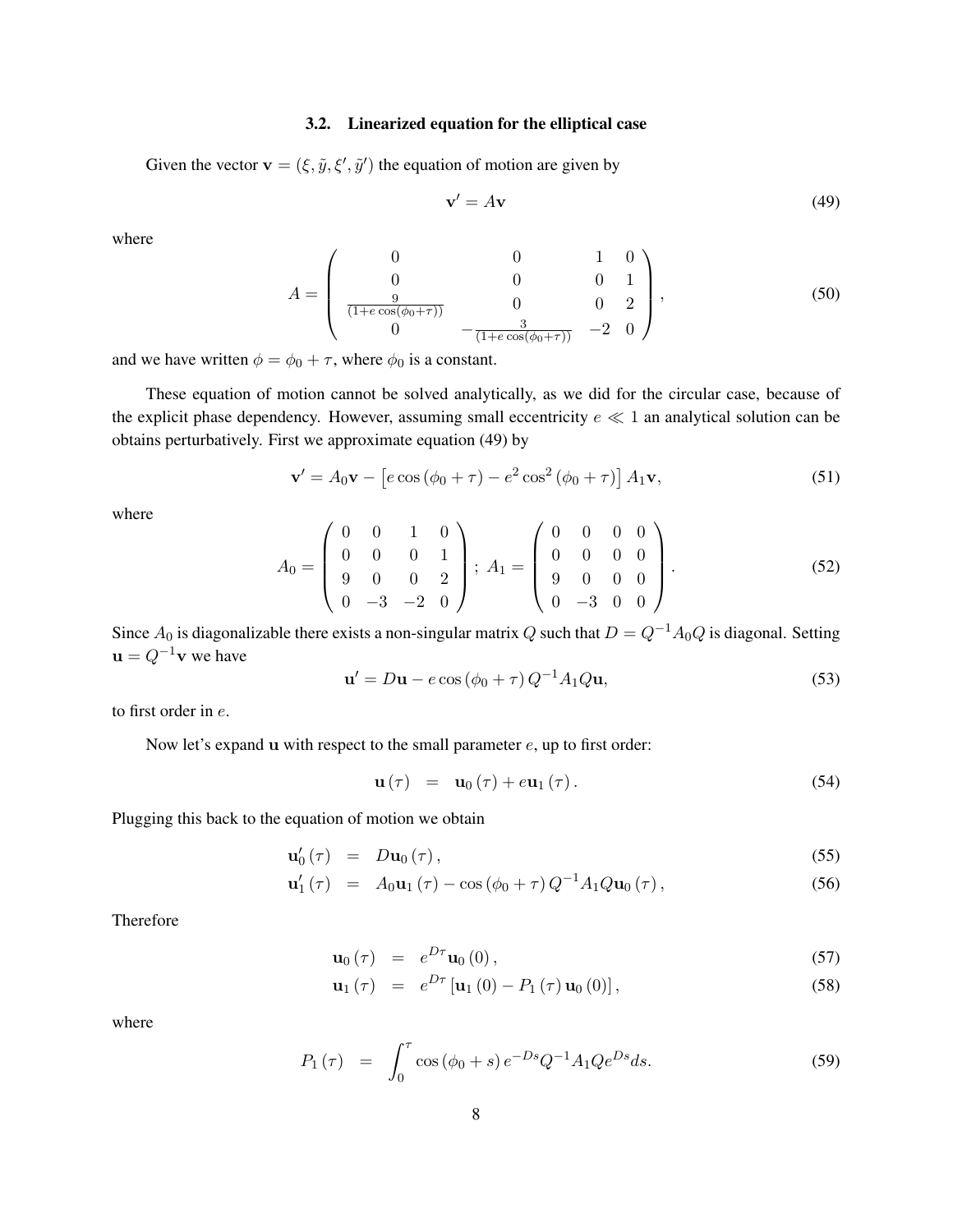Therefore, up to first order in  $e$ 

$$
\mathbf{u}(\tau) = e^{D\tau} \left\{ 1 - e P_1(\tau) \right\} \mathbf{u}(0), \tag{60}
$$

and

$$
\mathbf{v}(\tau) = Q e^{D\tau} Q^{-1} \left\{ 1 - e Q P_1(\tau) Q^{-1} \right\} \mathbf{v}(0).
$$
 (61)

In the next section we shall be paying particular attention to the evolution of  $\xi$ , and thus we can write

$$
\xi(\tau) = \mathbf{k}(\tau) \cdot \mathbf{v}(0),
$$

where

$$
\mathbf{k}\left(\tau\right) = \hat{\mathbf{x}}^{T} Q e^{D\tau} \left(1 - e P_{1}\left(\tau\right)\right) Q^{-1},\tag{62}
$$

and  $\hat{\mathbf{x}} = (1, 0, 0, 0)^T$ .

#### 4. Escape rate

In this section we calculate the cumulative phase-space volume per unit of energy hypersurface which escapes in time  $\tau$  for the circular case. A star can escape the cluster only if its energy E is above the critical energy  $E_c$  (see Figure 2). However there are family of stable orbits, known as potential escapers, with  $E > E_c$  which do not escape the cluster (see Figure 3). Therefore when calculating the flux of escaping stars we need to exclude these orbits. One option is to assume that all stars with  $E > E_c$  and  $x^2 \ge x_L^2$  escape the cluster. Although this criterion is a necessary condition for escape, it does not exclude the small fraction of "fake escapers" orbits which escape through one of the Lagrange points but then being recaptured as shown in Figure 3. Nevertheless since the fraction of fake escaper is small we will follow Fukushige & Heggie (2000) and use this criterion. Under this definition, a star escapes by "time"  $\tau$  if the value of  $\xi(\tau) > 0$ , and so the volume of phase space on the corresponding excess energy,  $\epsilon = (E - E_c) / |E_c|$ , hypersurface which has escaped by that time is given by

$$
\mathcal{N}(\epsilon,\tau) = \int \Theta\left(\xi\left(\tau\right)\right)\delta\left(\epsilon - \epsilon\left(\xi,\tilde{y},\xi',\tilde{y}'\right)\right)d\xi d\tilde{y}d\xi'd\tilde{y}',\tag{63}
$$



Fig. 3.— The characterization of a population of escapers in a star cluster is a subtle issue, and three main categories can be identified. Real escapers (left): stars with  $E > E_c$  and  $x > r_L$  for t larger then some  $t_0$ . Potential escapers (middle): Stars with  $E > E_c$  but  $x < r_L$  for all times. Fake escapers (right): Stars with  $E > E_c$  but  $x > r_L$ only for a finite period of time.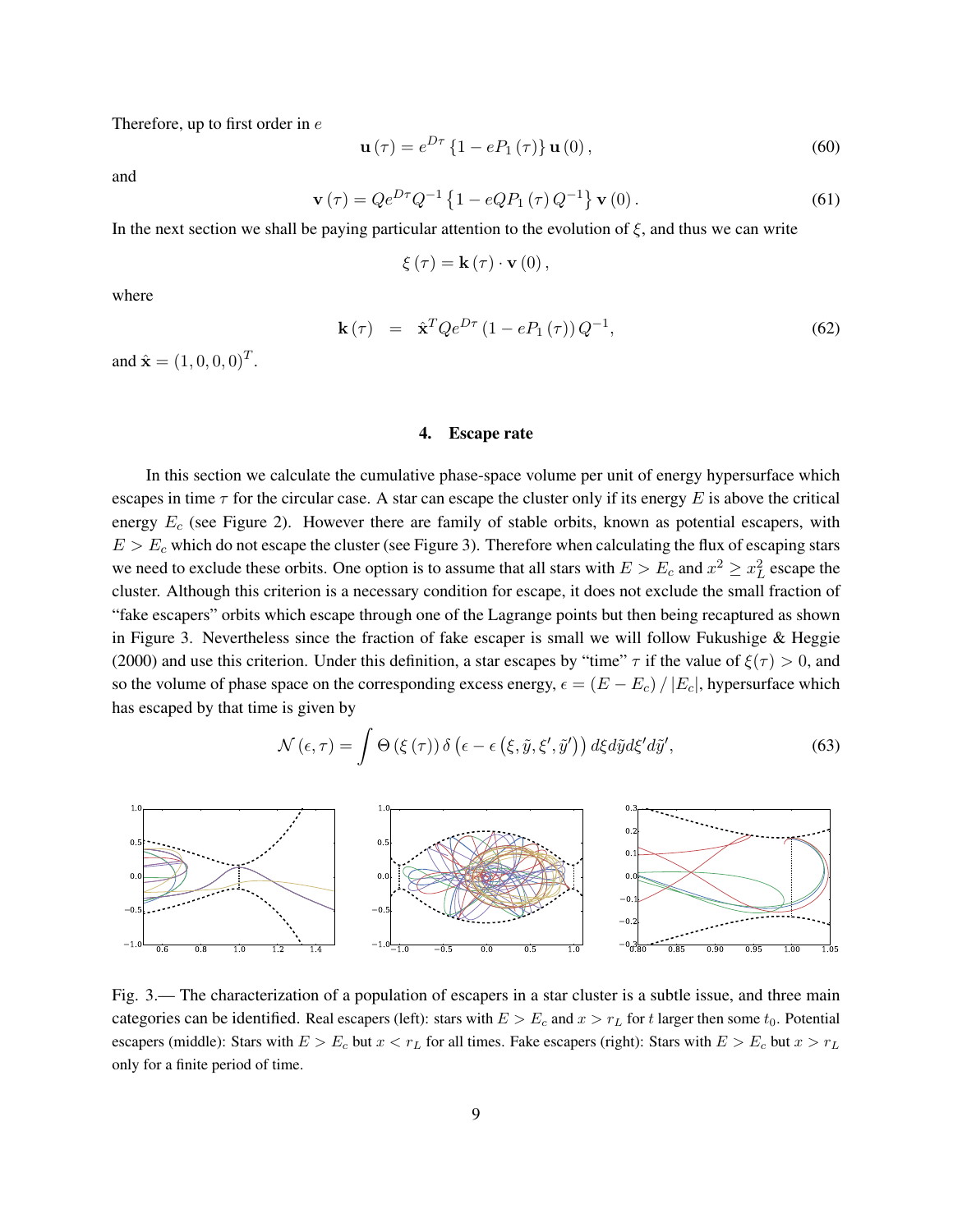where the excess is

$$
\epsilon = (E - E_c) / |E_c| = \frac{1}{9} (\xi'^2 + \tilde{y}'^2) - \xi^2 + \frac{1}{3} \tilde{y}^2,
$$
\n(64)

and we used  $\vert$  $\left| \tilde{E}_c \right|$  $= 9/2$ . The flux is given by

$$
\mathcal{F}(\epsilon) = \mathcal{N}'(\epsilon, 0) = 2 \int_{\xi' > 0} \delta\left(\epsilon - \epsilon\left(\xi = 0, \tilde{y}, \xi', \tilde{y}'\right)\right) \xi' d\tilde{y} d\xi' d\tilde{y}'
$$
  
= 27\sqrt{3}\epsilon (65)

It is convince to work in coordinates in which the excess energy hypersurface has a simple geometrical representation. Thus, we use the change of variables

$$
\xi = -\frac{\chi\sqrt{\epsilon}}{\sqrt{1-\chi^2}}; \ \tilde{y} = \frac{\sqrt{3\epsilon}}{\sqrt{1-\chi^2}}g_1\tag{66}
$$

$$
\xi' = \frac{3\sqrt{\epsilon}}{\sqrt{1 - \chi^2}} g_2; \ \tilde{y}' = \frac{3\sqrt{\epsilon}}{\sqrt{1 - \chi^2}} g_3 \tag{67}
$$

in which the excess energy hypersurface is given by the unit sphere  $g_1^2 + g_2^2 + g_3^2 = 1$  and  $0 < \chi < 1$ . Thus,

$$
\mathcal{N}(\epsilon,\tau) = 9\sqrt{3}\epsilon \int_0^1 d\chi \int d^3 \mathbf{g} \frac{\Theta\left(\tilde{\mathbf{k}}(\tau) \cdot \mathbf{g} - \chi\right)}{\left(1 - \chi^2\right)^2} \delta\left(1 - g^2\right) \tag{68}
$$

where  $\mathbf{g} = (g_1, g_2, g_3)$ , and using equation (62) (with  $e = 0$ ), we have

$$
\xi(\tau) = \frac{\sqrt{\epsilon}k_0}{\sqrt{1-\chi^2}} \left( \tilde{\mathbf{k}}\left(\tau\right) \cdot \mathbf{g} - \chi \right),\tag{69}
$$

where we defined

$$
\tilde{\mathbf{k}}\left(\tau\right) = \left(\sqrt{3}k_{1}\left(\tau\right), 3k_{2}\left(\tau\right), 3k_{3}\left(\tau\right)\right) / k_{0}\left(\tau\right). \tag{70}
$$

Since  $\tilde{\mathbf{k}}(\tau) \cdot \mathbf{g} - \chi = 0$  defines a two dimensional plane, the integral over g in equation (68) represents the surface of the spherical cap above the plane  $\tilde{\mathbf{k}}(\tau) \cdot \mathbf{g} - \chi = 0$  (see Figure 4). Therefore

$$
\int d^3 \mathbf{g} \Theta \left( \tilde{\mathbf{k}} \left( \tau \right) \cdot \mathbf{g} - \chi \right) \delta \left( 1 - g^2 \right) = 2\pi \left( 1 - \chi / \tilde{k} \left( t \right) \right),\tag{71}
$$

where  $\tilde{k} = |\tilde{k}|$ , and

$$
\mathcal{N}(\epsilon,\tau) = 18\sqrt{3}\pi\epsilon \int_0^{\tilde{k}(t)} \frac{1-\chi/\tilde{k}(t)}{\left(1-\chi^2\right)^2} d\chi = 9\sqrt{3}\pi\epsilon \tanh^{-1}\left(\tilde{k}(\tau)\right). \tag{72}
$$

It is easy to show that  $\tilde{k}(\tau) < 1$  for finite  $\tau$  and  $\lim_{\tau \to \infty} \tilde{k}(\tau) = 1$ , and therefore  $\lim_{\tau \to \infty} \mathcal{N}(\epsilon, \tau) = \infty$  as expected.

If the escape rate was constant, then the cumulative number of escapers would be linear with time  $\mathcal{N}(\epsilon, \tau) = F(\epsilon) \tau$ . However, as shown in Figure 5 this is not the case and over one orbital period of the cluster around the galaxy the deviation is about 20%.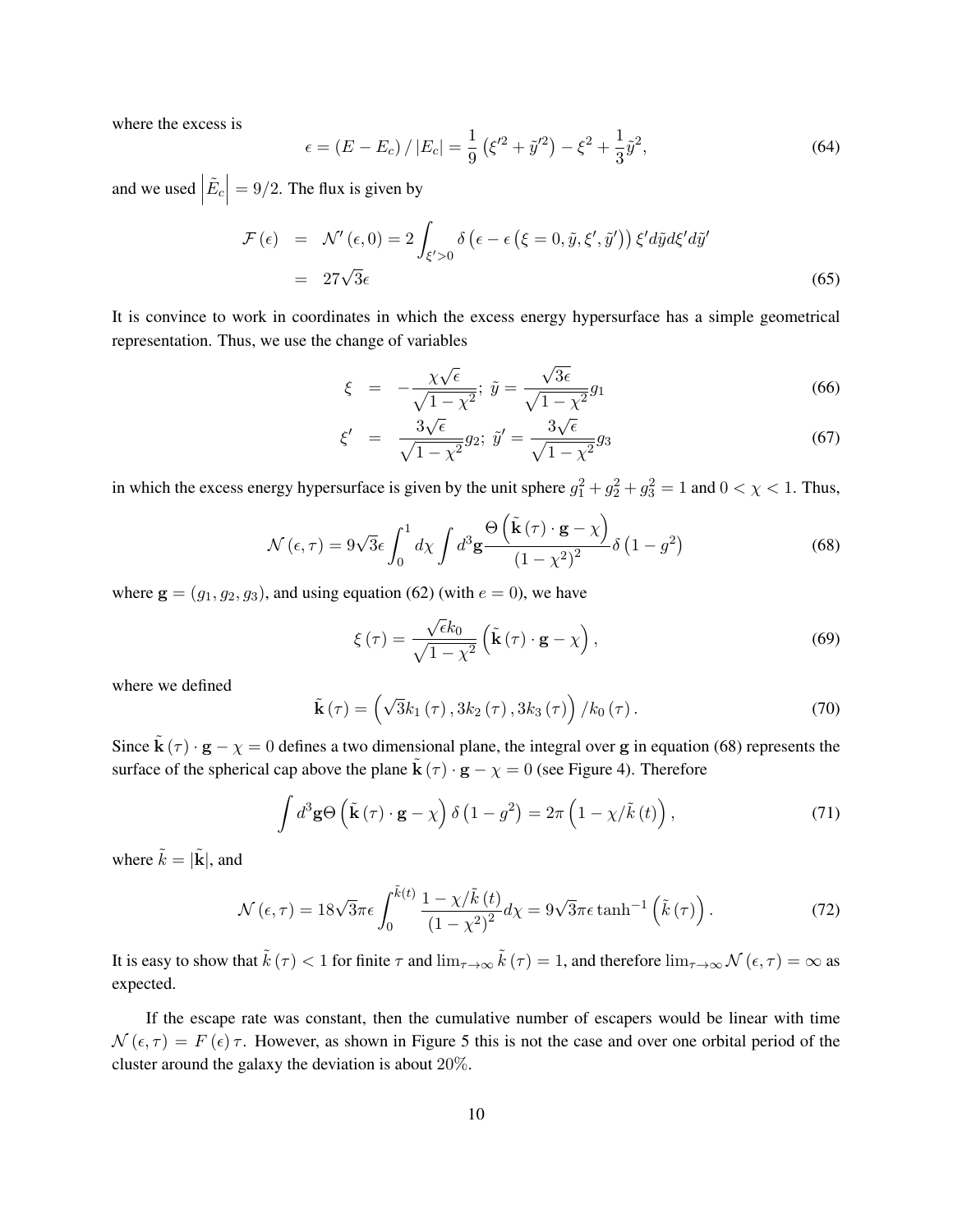

Fig. 4.— The spherical cap above the plane  $\tilde{\mathbf{k}}(\tau) \cdot \mathbf{g} - \chi = 0$ 



Fig. 5.— The cumulative phase-space volume per unit of energy hypersurface which escapes in time  $\tau$  as a function of  $\tau$